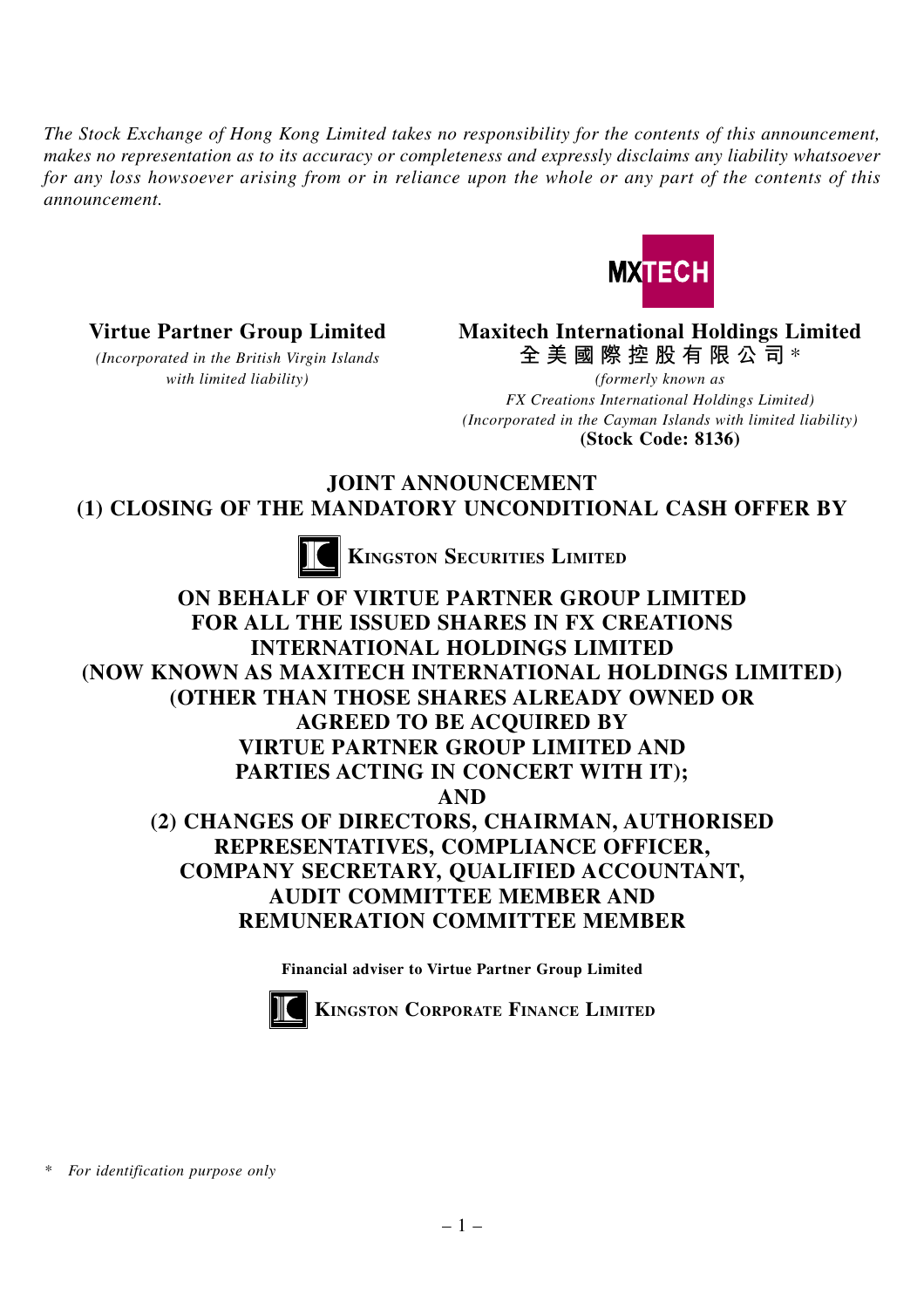## **CLOSE OF THE OFFER AND ACCEPTANCE UNDER THE OFFER**

The Offeror announces that the Offer was closed on 23 March 2007. Until 4:00 p.m. on 23 March 2007, being the latest time for acceptance of the Offer, no acceptance under the Offer was received by the Offeror.

Immediately following the close of the Offer, after taking into account (i) the 306,000,000 Shares, representing approximately 17% of the issued share capital and voting rights of the Company, purchased by the Offeror upon completion of the Sale and Purchase Agreement on 27 February 2007; (ii) the 1,036,794,000 Shares, representing approximately 57.60% of the issued share capital and voting rights of the Company, subscribed by the Offeror upon completion of the Subscription Agreement on 27 February 2007; and (iii) no valid acceptance was received under the Offer, the Offeror and parties acting in concert with it in aggregate owned or controlled 1,342,794,000 Shares, representing approximately 74.60% of the issued share capital and voting rights of the Company immediately after the latest time for acceptance of the Offer.

# **RESIGNATION**

The Board announces that (i) Mr. Wong Wing Cheung, Peter, has tendered his resignation as the executive Director, chairman, compliance officer and authorised representative of the Company; Mr. Chan Francis Ping Kuen has tendered his resignation as executive Director and authorised representative of the Company and Mr. Chan Man Yin has tendered his resignation as executive Director; (ii) each of Mr. Lee Kun Hung, Mr. Wong Hou Yan, Norman and Mr. Cheung Chi Hwa, Justin has tendered his resignation as an independent non-executive Director as well as a member of the audit committee and remuneration committee of the Company; and (iii) Mr. Tsang Ho Ka, Eugene has tendered his resignation as the company secretary and qualified accountant of the Company with effect from 23 March 2007.

## **APPOINTMENT**

The Board is pleased to announce that (i) Mr. Pong Wai San, Wilson ("**Mr. Pong**") will be appointed as an executive Director, the chairman, the compliance officer and the authorised representative of the Company with effect from 23 March 2007; (ii) Mr. Li Chi Chung ("**Mr. Li**") will be appointed as an non-executive Director with effect from 23 March 2007; (iii) Mr. Koo Fook Sun, Louis ("**Mr. Koo**"), Mr. Henry Lai Hin Wing ("**Mr. Lai**") and Mr. Lung Hung Cheuk ("**Mr. Lung**") will be appointed as independent non-executive Directors with effect from 23 March 2007; (iv) Mr. Lee Wing Yin will be appointed as the authorised representative, qualified accountant and company secretary of the Company with effect from 23 March 2007; (v) Mr. Koo, Mr. Lai and Mr. Lung will be appointed as members of the audit committee of the Company with effect from 23 March 2007, and Mr. Koo will be the chairman of the audit committee of the Company; and (vi) Mr. Pong, Mr. Koo, Mr. Lai and Mr. Lung will be appointed as members of the remuneration committee of the Company with effect from 23 March 2007, and Mr. Pong will be the chairman of the remuneration committee of the Company.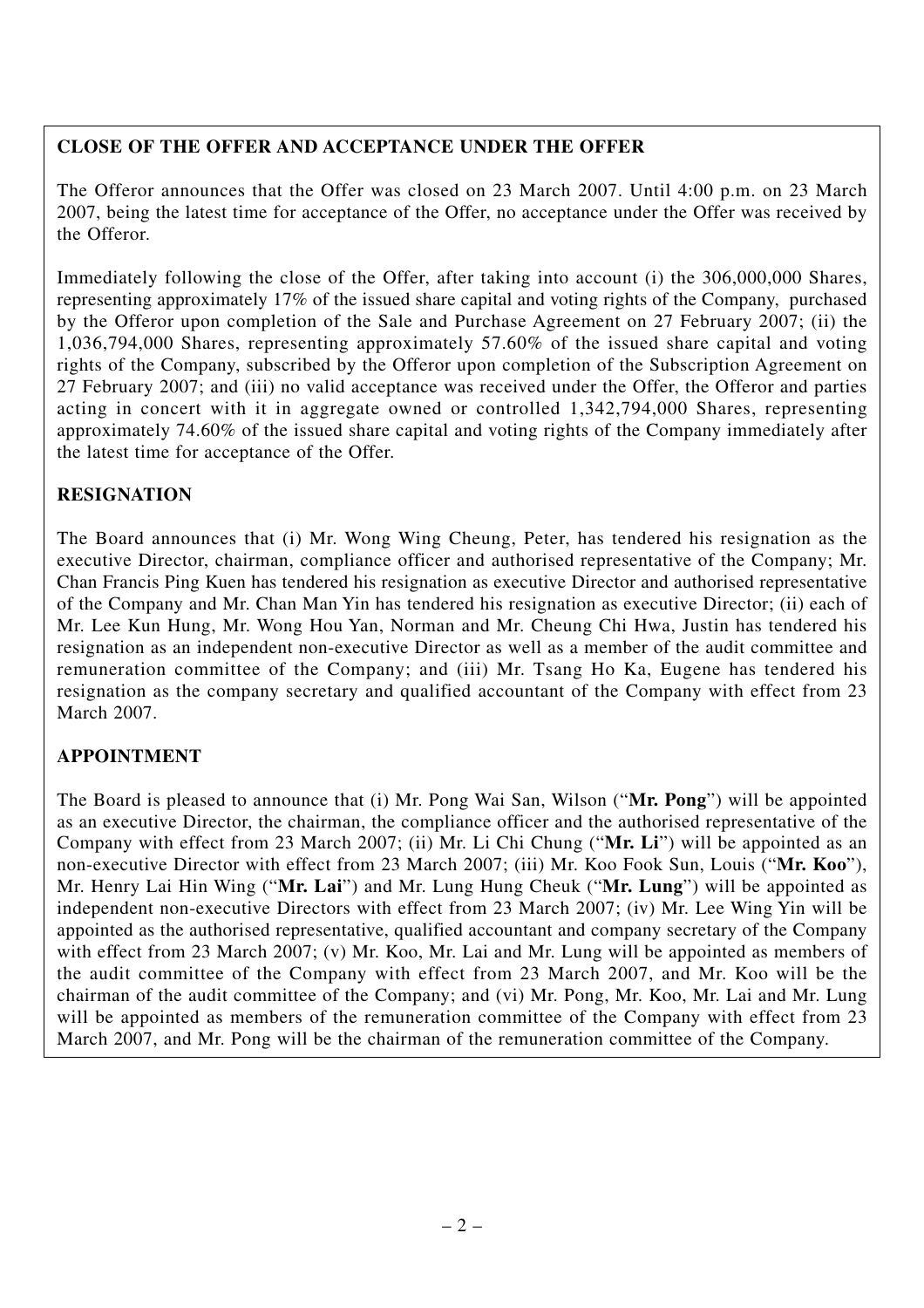References are made to the announcements dated 2 January 2007 and the composite offer document dated 2 March 2007 (the "**Composite Offer Document**") jointly issued by FX Creations International Holdings Limited (the "**Company**") (now known as Maxitech International Holdings Limited) and Virtue Partner Group Limited ("**Virtue Partner**" or the "**Offeror**") in relation to, among other things, the mandatory unconditional cash offer made by Kingston Securities Limited on behalf of the Offeror, to acquire all the issued shares (the "**Shares**") of the Company (other than those Shares already owned or agreed to be acquired by the Offeror and parties acting in concert with it). Terms used in this announcement shall have the same meanings as those defined in the Composite Offer Document unless otherwise defined herein.

### **CLOSE OF THE OFFER AND ACCEPTANCE UNDER THE OFFER**

The Offeror announces that the Offer was closed on 23 March 2007. Until 4:00 p.m. on 23 March 2007, being the latest time for acceptance of the Offer, no acceptance under the Offer was received by the Offeror.

Immediately before the offer period which commenced from 22 January 2007 (being the date of commencement of the offer period as defined in the Takeovers Code), the Offeror and parties acting in concert with it did not hold, control or direct any Shares and rights over Shares.

Immediately following the close of the Offer, after taking into account (i) the 306,000,000 Shares, representing approximately 17% of the issued share capital and voting rights of the Company, purchased by the Offeror upon completion of the Sale and Purchase Agreement on 27 February 2007; (ii) the 1,036,794,000 Shares, representing approximately 57.60% of the issued share capital and voting rights of the Company, subscribed by the Offeror upon completion of the Subscription Agreement on 27 February 2007; and (iii) no valid acceptance was received under the Offer, the Offeror and parties acting in concert with it in aggregate owned or controlled 1,342,794,000 Shares, representing approximately 74.60% of the issued share capital and voting rights of the Company immediately after the latest time for acceptance of the Offer.

Save for the Share Purchase and Subscription, the Offeror and parties acting in concert with it had not acquired or agreed to acquire any Shares and rights over Shares during the offer period from 22 January 2007 (being the date of commencement of the offer period as defined in the Takeovers Code) to 23 March 2007.

#### **SHAREHOLDING STRUCTURE OF THE COMPANY**

The table below sets out the shareholding structure of the Company immediately following the close of the Offer:

|                                                      | <b>Immediately following</b><br>the close of the Offer |                                         |
|------------------------------------------------------|--------------------------------------------------------|-----------------------------------------|
|                                                      |                                                        | <i>No. of Shares Approximate</i> $(\%)$ |
| Virtue Partner and parties acting in concert with it | 1,342,794,000                                          | 74.60                                   |
| Other public Shareholders                            | 457,206,000                                            | 25.40                                   |
| Total                                                | 1,800,000,000                                          | 100.00                                  |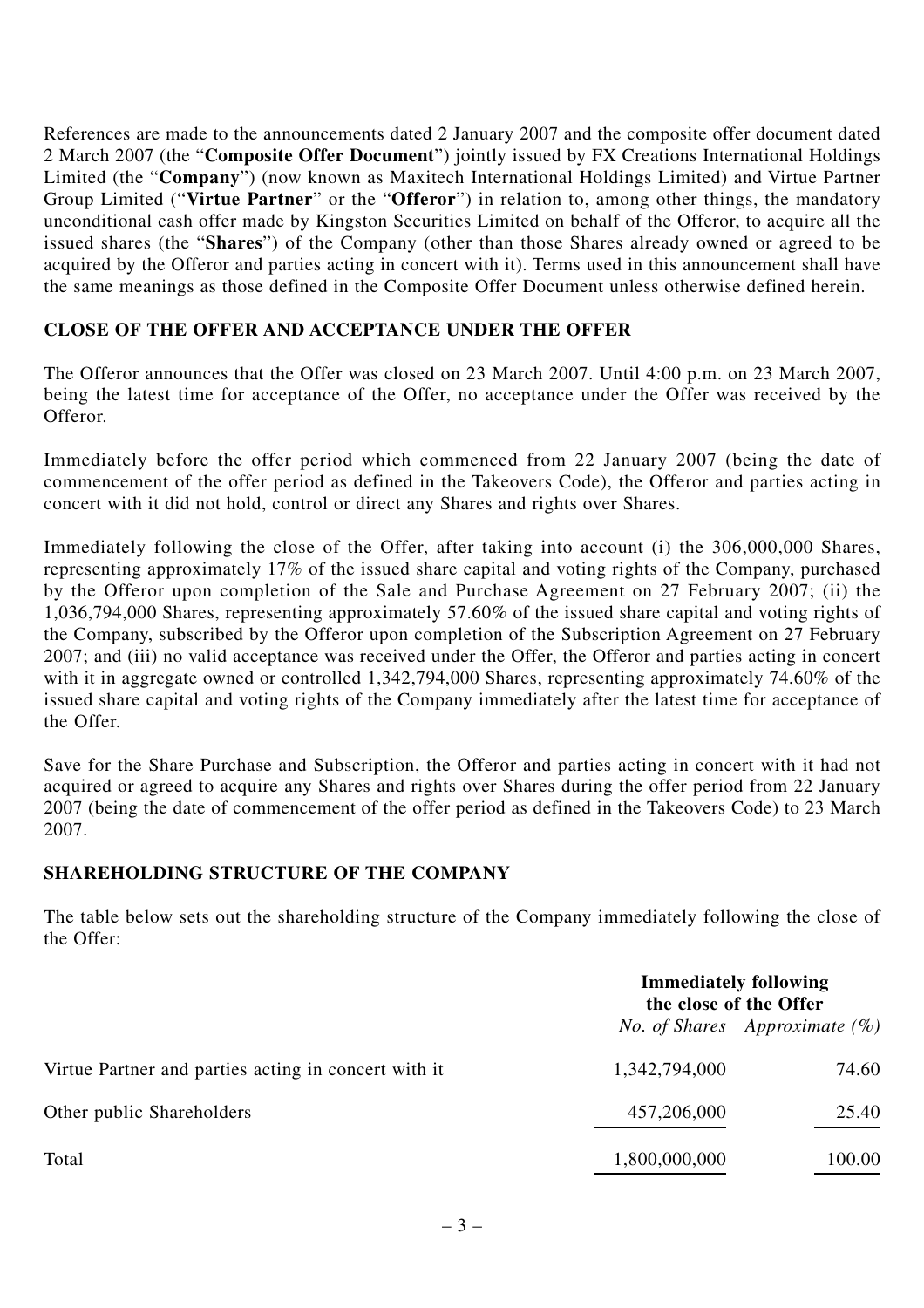### **RESIGNATION**

Due to personal reasons, (i) Mr. Wong Wing Cheung, Peter, has tendered his resignation as the executive Director, chairman, compliance officer and authorised representative of the Company; Mr. Chan Francis Ping Kuen has tendered his resignation as executive Director and authorised representative of the Company and Mr. Chan Man Yin has tendered his resignation as executive Director; (ii) each of Mr. Lee Kun Hung, Mr. Wong Hou Yan, Norman and Mr. Cheung Chi Hwa, Justin has tendered his resignation as an independent non-executive Director as well as a member of the audit committee and remuneration committee of the Company; and (iii) Mr. Tsang Ho Ka, Eugene has tendered his resignation as the company secretary and qualified accountant of the Company with effect from 23 March 2007. Each of them has confirmed that there is no disagreements between the Board and him and there are no matters that need to be brought to the attention of the Shareholders in relation to his resignation.

### **APPOINTMENT**

The Board is pleased to announce that:

- (i) Mr. Pong (as defined below) will be appointed as an executive Director, the chairman, the compliance officer and the authorised representative of the Company with effect from 23 March 2007;
- (ii) Mr. Li (as defined below) will be appointed as an non-executive Director with effect from 23 March 2007;
- (iii) Mr. Koo (as defined below), Mr. Lai (as defined below) and Mr. Lung (as defined below) will be appointed as independent non-executive Directors with effect from 23 March 2007;
- (iv) Mr. Lee (as defined below) will be appointed as the authorised representative, qualified accountant and company secretary of the Company with effect from 23 March 2007;
- (v) Mr. Koo, Mr. Lai and Mr. Lung will be appointed as members of the audit committee of the Company with effect from 23 March 2007, and Mr. Koo will be the chairman of the audit committee of the Company; and
- (vi) Mr. Pong, Mr. Koo, Mr. Lai and Mr. Lung will be appointed as members of the remuneration committee of the Company with effect from 23 March 2007, and Mr. Pong will be the chairman of the remuneration committee of the Company.

The biographical details of them are as follows:

#### **Mr. Pong Wai San, Wilson ("Mr. Pong")**

Mr. Pong, aged 37, is the founder and Chief Executive Officer of EVI Education Asia Limited (Stock code: 8090). The principal businesses of EVI are selling and installation of computer hardware and software, provision of computer training services and provision of internet education services. He holds a bachelor degree in Applied Science from the University of British Columbia. He also held various positions in a number of charity organizations in Hong Kong. Before founding EVI Education Asia Limited, he had held various senior management positions with various local and international securities houses and a multinational company. Mr. Pong is the sole director and sole shareholder of Virtue Partner Limited, the substantial and controlling shareholder of the Company.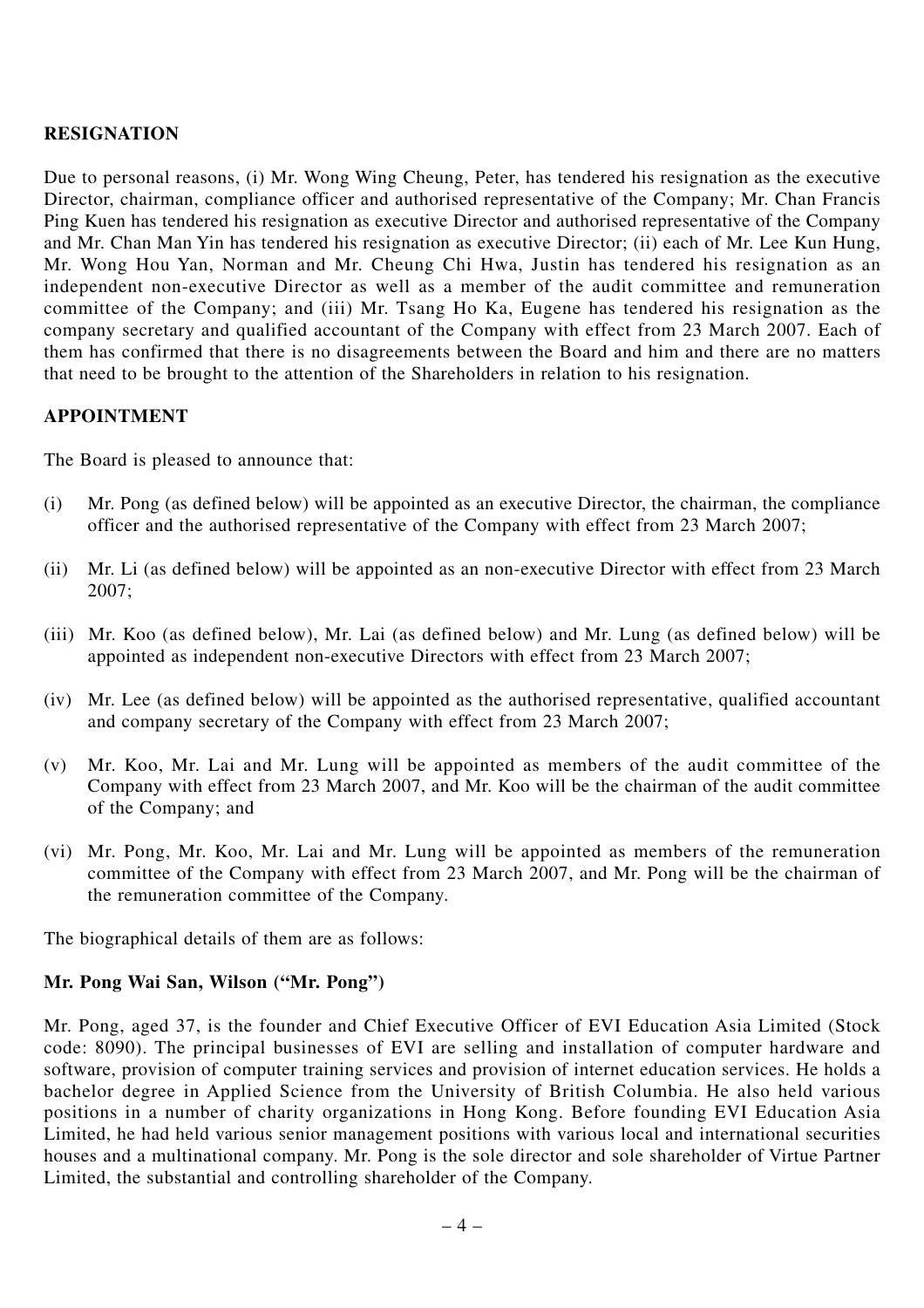Save as disclosed above, Mr. Pong is not connected with any directors, senior management, management shareholders, substantial shareholders or controlling shareholders of the Company and does not have any interests in the securities in the Company within the meaning of Part XV of the SFO. Save as disclosed above, Mr. Pong did not hold any positions in the Company or any of its subsidiaries and did not hold any directorships in any other listed companies on the Stock Exchange and any other stock exchange during the three years preceding the date of this announcement.

There is no service contract entered into between the Company and Mr. Pong. Mr. Pong has not been appointed for a specific term and will hold office until the next annual general meeting of the Company and will retire at that general meeting, but will become eligible for re-election pursuant to the Company's Articles of Association. Mr. Pong's remuneration has not been fixed but if fixed will be determined by the Board with reference to his duties and responsibilities within the Company, the Company's remuneration policy and the prevailing market conditions. Further announcement will be made if such remuneration has been fixed.

## **Mr. Li Chi Chung ("Mr. Li")**

Mr Li, aged 38. Mr Li is currently a solicitor practising in Hong Kong. He obtained a bachelor degree in laws from The University of Sheffield in England in 1990. Mr Li was admitted as a solicitor of the High Court of Hong Kong in 1993 and his practice has been focused on commercial related matters. Mr. Li is currently an independent non-executive director of PINE Technology Holdings Limited, a company listed on the GEM of the Stock Exchange. He is an independent non-executive director of Eagle Nice (International) Holdings Limited and Kenford Group Holdings Limited respectively which are companies listed on the main board of the Stock Exchange. He is also the company secretary of Artel Solutions Group Holdings Limited and Prime Investments Holdings Limited which are companies listed on the main board of the Stock Exchange.

Save as disclosed above, Mr. Li is not connected with any directors, senior management, management shareholders, substantial shareholders or controlling shareholders of the Company and does not have any interests in the securities in the Company within the meaning of Part XV of the SFO. Save as disclosed above, Mr. Li did not hold any positions in the Company or any of its subsidiaries and did not hold any directorships in any other listed companies on the Stock Exchange and any other stock exchange during the three years preceding the date of this announcement.

There is no service contract entered into between the Company and Mr. Li. Mr. Li has not been appointed for a specific term and will hold office until the next annual general meeting of the Company and will retire at that general meeting, but will become eligible for re-election pursuant to the Company's Articles of Association. Mr. Li's remuneration has not been fixed but if fixed will be determined by the Board with reference to his duties and responsibilities within the Company, the Company's remuneration policy and the prevailing market conditions. Further announcement will be made if such remuneration has been fixed.

#### **Mr. Koo Fook Sun, Louis ("Mr. Koo")**

Mr. Koo, aged 50. He is a founder and the managing director of Hercules Capital Limited, a corporate finance advisory firm. He has over 20 years of experience in investment banking and professional accounting. He was the managing director and head of the corporate finance department of a major international bank and a director and chief executive officer of SilverNet Group Limited (now known as Enerchina Holdings Limited), a company listed on the main board of the Stock Exchange. Mr. Koo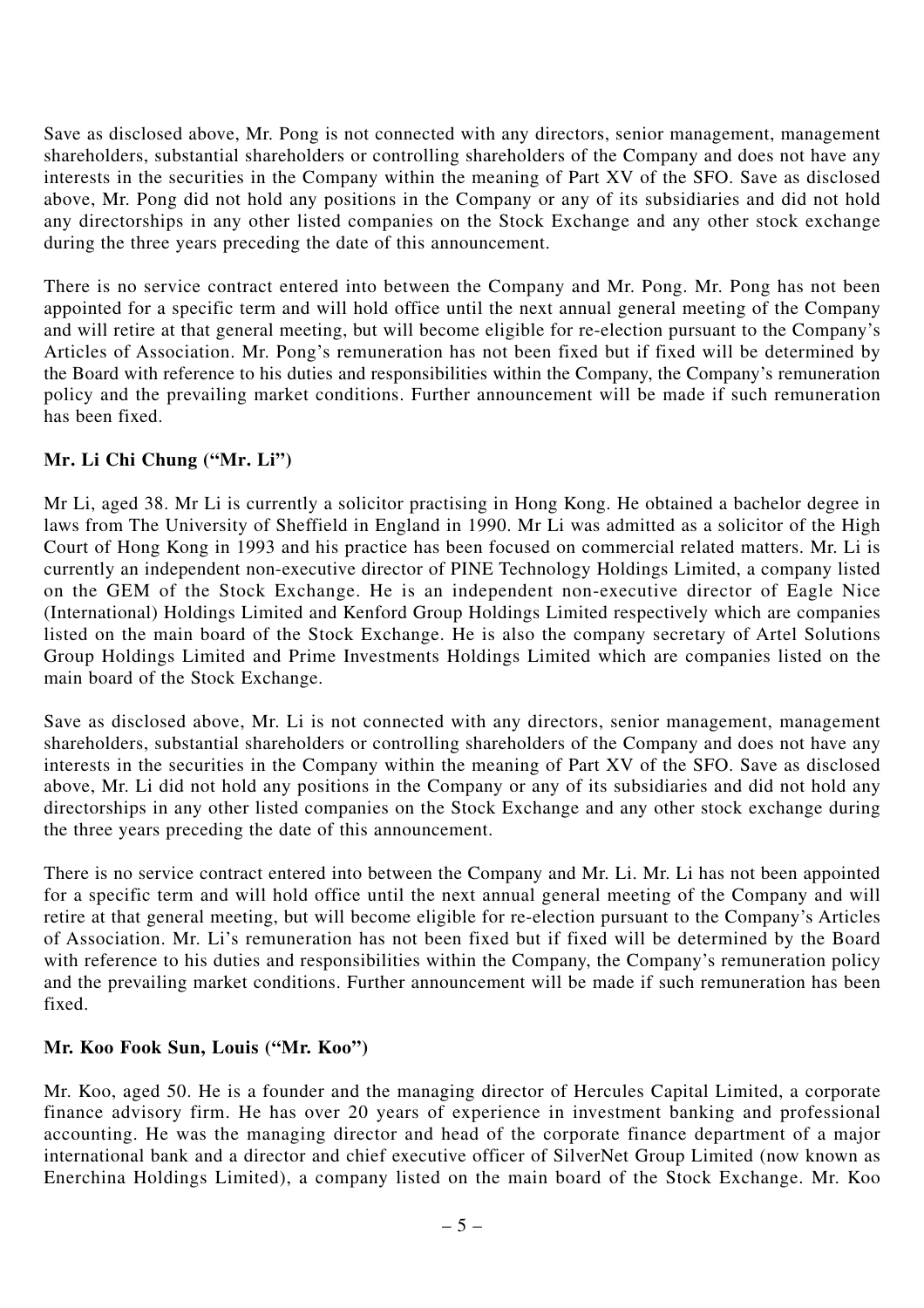currently acts as an independent non-executive director of Weichai Power Co. Ltd., Li Ning Company Limited, Good Friend International Holdings Inc., Midland Holdings Limited, China Communications Construction Company Limited and Xingda International Holdings Limited, which are companies listed on the main board of the Stock Exchange, and EVI Education Asia Limited, which is listed on GEM of the Stock Exchange. He graduated with a bachelor's degree in business administration from the University of California at Berkeley in 1980 and is a member of the Hong Kong Institute of Certified Public Accountants.

Save as disclosed above, Mr. Koo is not connected with any directors, senior management, management shareholders, substantial shareholders or controlling shareholders of the Company and does not have any interests in the securities in the Company within the meaning of Part XV of the SFO. Save as disclosed above, Mr. Koo did not hold any positions in the Company or any of its subsidiaries and did not hold any directorships in any other listed companies on the Stock Exchange and any other stock exchange during the three years preceding the date of this announcement.

Mr. Koo has signed a letter of appointment with the Company for an initial term of 1 year commencing on 23 March 2007 and expiring on 22 March 2008. His appointment is subject to retirement by rotation and/or re-election in accordance with the articles of association of the Company. Pursuant to the terms of his letter of appointment, Mr. Koo is entitled to a remuneration of HK\$50,000 per annum which was determined with reference to his duties and responsibilities with the Company.

## **Mr. Lai Hin Wing Henry ("Mr. Lai")**

Mr. Lai, aged 50, is a partner of Messrs. P. C. Woo & Co., a firm of a solicitors and notaries in Hong Kong, and has been practising in the legal field for more than twenty-four years. Graduated from the University of Hong Kong with a bachelor of law degree, Mr. Lai was admitted as a solicitor in Hong Kong, England and Wales and the State of Victoria, Australia. Mr. Lai is a notary public and a China appointed attesting officer in Hong Kong. He also serves on the board of another listed company, Allied Properties (H.K.) Limited as an non-executive director.

Save as disclosed above, Mr. Lai is not connected with any directors, senior management, management shareholders, substantial shareholders or controlling shareholders of the Company and does not have any interests in the securities in the Company within the meaning of Part XV of the SFO. Save as disclosed above, Mr. Lai did not hold any positions in the Company or any of its subsidiaries and did not hold any directorships in any other listed companies on the Stock Exchange and any other stock exchange during the three years preceding the date of this announcement.

Mr. Lai has signed a letter of appointment with the Company for an initial term of 1 year commencing on 23 March 2007 and expiring on 22 March 2008. His appointment is subject to retirement by rotation and/or re-election in accordance with the articles of association of the Company. Pursuant to the terms of his letter of appointment, Mr. Lai is entitled to a remuneration of HK\$50,000 per annum which was determined with reference to his duties and responsibilities with the Company.

#### **Mr. Lung Hung Cheuk ("Mr. Lung")**

Mr. Lung, aged 60. He is a retired chief superintendent of the Hong Kong Police Force ("**Hong Kong Police**") of the Government of Hong Kong Special Administrative Region ("**HKSAR**"). He joined the Hong Kong Police in 1966 as a Probationary Inspector at the age of 19. He was promoted to the rank of chief inspector in 1980; superintendent in 1986; senior superintendent in 1993 and chief superintendent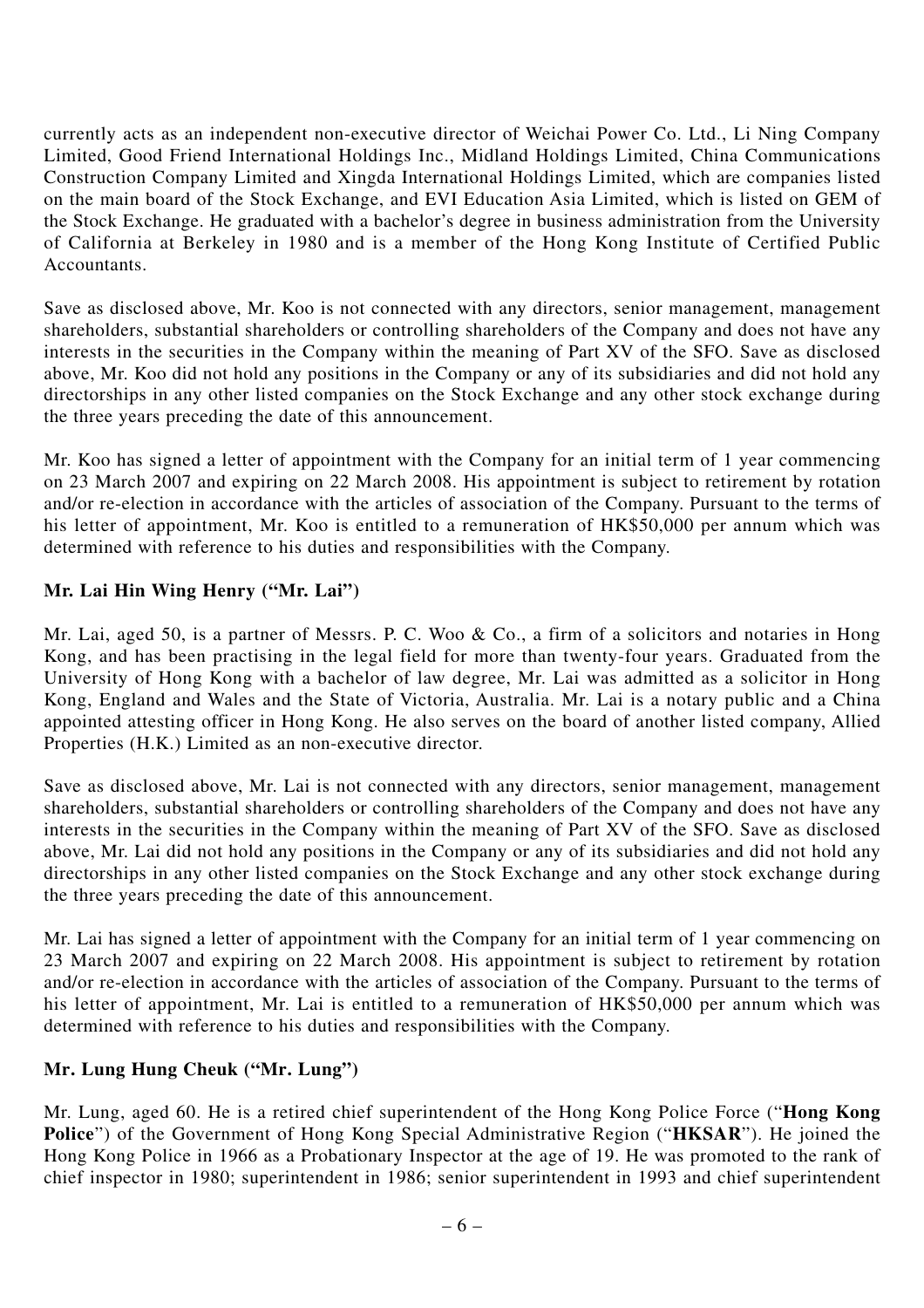in 1997. He had serviced in various police posts, namely Special Branch, Police Tactical Unit, Police Public Relations Bureau and in a number of police divisions at management level. Prior to his retirement in April 2002, he was the commander of Sham Shui Po Police District. Mr. Lung was also the secretary and then the chairman of the Superintendents' Association ("SPA") of the Hong Kong Police from 1993 to 2001. The membership of the SPA comprises the top management of the Hong Kong Police from superintendents up to and including the commissioner of Hong Kong Police. He was awarded the Police Meritorious Service Medal by the Chief Executive of the HKSAR in 2000.

Save as disclosed above, Mr. Lung is not connected with any directors, senior management, management shareholders, substantial shareholders or controlling shareholders of the Company and does not have any interests in the securities in the Company within the meaning of Part XV of the SFO. Save as disclosed above, Mr. Lung did not hold any positions in the Company or any of its subsidiaries and did not hold any directorships in any other listed companies on the Stock Exchange and any other stock exchange during the three years preceding the date of this announcement.

Mr. Lung has signed a letter of appointment with the Company for an initial term of 1 year commencing on 23 March 2007 and expiring on 22 March 2008. His appointment is subject to retirement by rotation and/or re-election in accordance with the articles of association of the Company. Pursuant to the terms of his letter of appointment, Mr. Lung is entitled to a remuneration of HK\$50,000 per annum which was determined with reference to his duties and responsibilities with the Company.

### **Mr. Lee Wing Yin ("Mr. Lee")**

Mr. Lee, aged 37, is an associate member of The Hong Kong Institute of Certified Public Accountants and a fellow member of The Association of Chartered Certified Accountants. He has over nine years' working experience in auditing and business advisory services with six years in international accounting firms. Prior to joining Maxitech International Holdings Limited, he was engaged as investment officer in EVI Education Asia Limited. He had held senior financial management positions with various local companies before joining EVI Education Asia Limited.

#### **GENERAL**

Save as disclosed above, there is no other matter about Mr. Pong, Mr. Li, Mr. Koo, Mr. Lai and Mr. Lung which are required to be disclosed pursuant to paragraphs (h) to (v) of Rule 17.50(2) of the GEM Listing Rules or need to be brought to the attention of the Shareholders.

The Board would like to take this opportunity to express its appreciation to Mr. Wong Wing Cheung, Peter, Mr. Chan Francis Ping Kuen, Mr. Chan Man Yin, Mr. Lee Kun Hung, Mr. Wong Hou Yan, Norman and Mr. Cheung Chi Hwa, Justin for their contributions towards the Company during their terms of services and welcome Mr. Pong, Mr. Li, Mr. Koo, Mr. Lai, Mr. Lung and Mr. Lee for their new appointments.

By Order of the board of By Order of the board of **Virtue Partner Group Limited Maxitech International Holdings Limited Pong Wai San, Wilson Wong Wing Cheung, Peter** *Sole Director Chairman*

Hong Kong, 23 March 2007